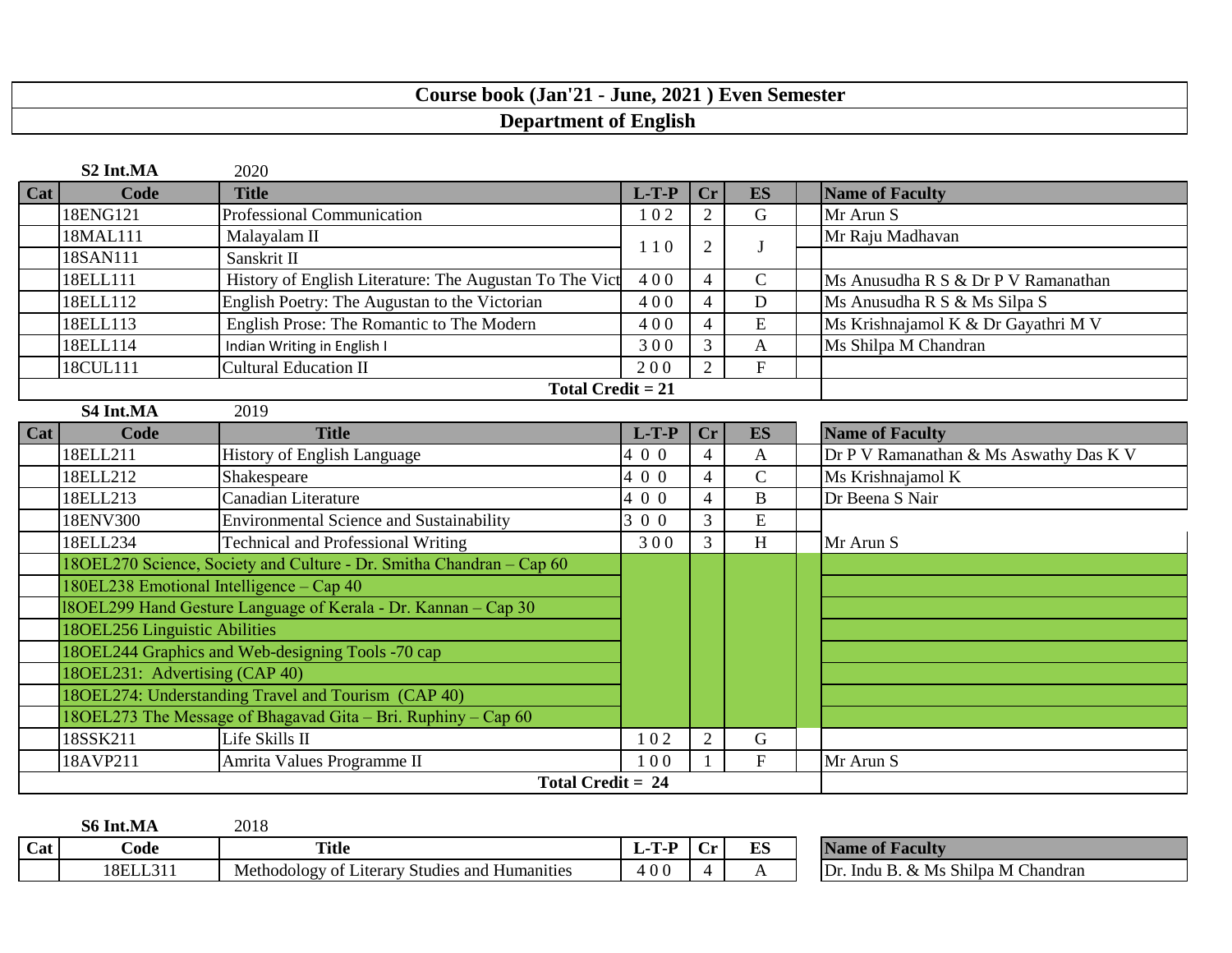|     | 18ELL312          | Indian Writing in English II                           | 400                 | 4              | $\, {\bf B}$              | Ms Indu A.S & Dr. Gayathri M.V          |
|-----|-------------------|--------------------------------------------------------|---------------------|----------------|---------------------------|-----------------------------------------|
|     | 18ELL313          | English Fiction: Modern                                | 400                 | 4              | $\mathcal{C}$             | Ms. Krishnajamol K &Ms S Shilpa Nair    |
|     | 18ELL314          | English Drama: Modern                                  | 400                 | $\overline{4}$ | D                         | Ms Indu A S                             |
|     | 18ELL315          | <b>Indian Aesthetics</b>                               | 300                 | 3              | ${\bf E}$                 | Ms. Shilpa M Chandran                   |
|     | 18ELL316          | Life Writing II                                        | 400                 | 4              | $\mathbf{F}$              | Dr Shibani C Aich                       |
|     | Total Credit = 23 |                                                        |                     |                |                           |                                         |
|     | 15ELL399          | Project (for Exit - option students)                   |                     | 6              | P                         |                                         |
|     |                   |                                                        | Total Credit = 29   |                |                           |                                         |
|     |                   | <b>Total Credit = 146</b> (for Exit - option students) |                     |                |                           |                                         |
|     | S8 Int.MA & S2MA  | 2017                                                   |                     |                |                           |                                         |
| Cat | Code              | <b>Title</b>                                           | $L-T-P$             | $\mathbf{C}$ r | ES                        | <b>Name of Faculty</b>                  |
|     |                   |                                                        |                     |                |                           |                                         |
|     | 15ELL511          | Literary Criticism                                     | 400                 | 4              | $\mathbf{A}$              | Dr Beena S Nair                         |
|     | 15ELL512          | English Poetry: 19th century                           | 400                 | 4              | $\mathsf{C}$              | Ms Aswathy Das K V & Ms Krishnajamol K  |
|     | 15ELL513          | English Prose: 20th century                            | 400                 | 4              | $\bf{B}$                  | Ms Indu A S & Ms S Shilpa Nair          |
|     | 15ELL514          | <b>Contemporary Fiction</b>                            | 300                 | 3              | $\mathbf G$               | Ms Shilpa M Chandran & Ms S Shilpa Nair |
|     | 15ELL536          | Methods of Teaching English Language                   | 300                 | 3              | D                         | Ms Shilpa M Chandran                    |
|     | 15ELL535          | Indian Women Novelists in English                      | 300                 | 3              | E                         | Dr Indu B                               |
|     |                   |                                                        | Total Credit $= 21$ |                |                           |                                         |
|     | 15AVP501          | Amrita Values Programme                                | 100                 |                | $\boldsymbol{\mathrm{F}}$ |                                         |

## **S10 Int.MA & S4MA 2016,2019**

| Cat | Code      | <b>Title</b>                                  | $L-T-P$ | Cr     | <b>ES</b> | <b>Name of Faculty</b> |
|-----|-----------|-----------------------------------------------|---------|--------|-----------|------------------------|
|     | 12ELL503/ |                                               | 300     | $\sim$ |           | Dr Indu B              |
|     | 15ELL611  | Post - Independence Indian Writing in English |         |        |           |                        |
|     | 12ELL598/ | Dissertation                                  |         | 10     |           | Ms. Shilpa Nair S      |
|     | 15ELL696  |                                               |         |        |           |                        |
|     |           | Total Credit $= 13$                           |         |        |           |                        |